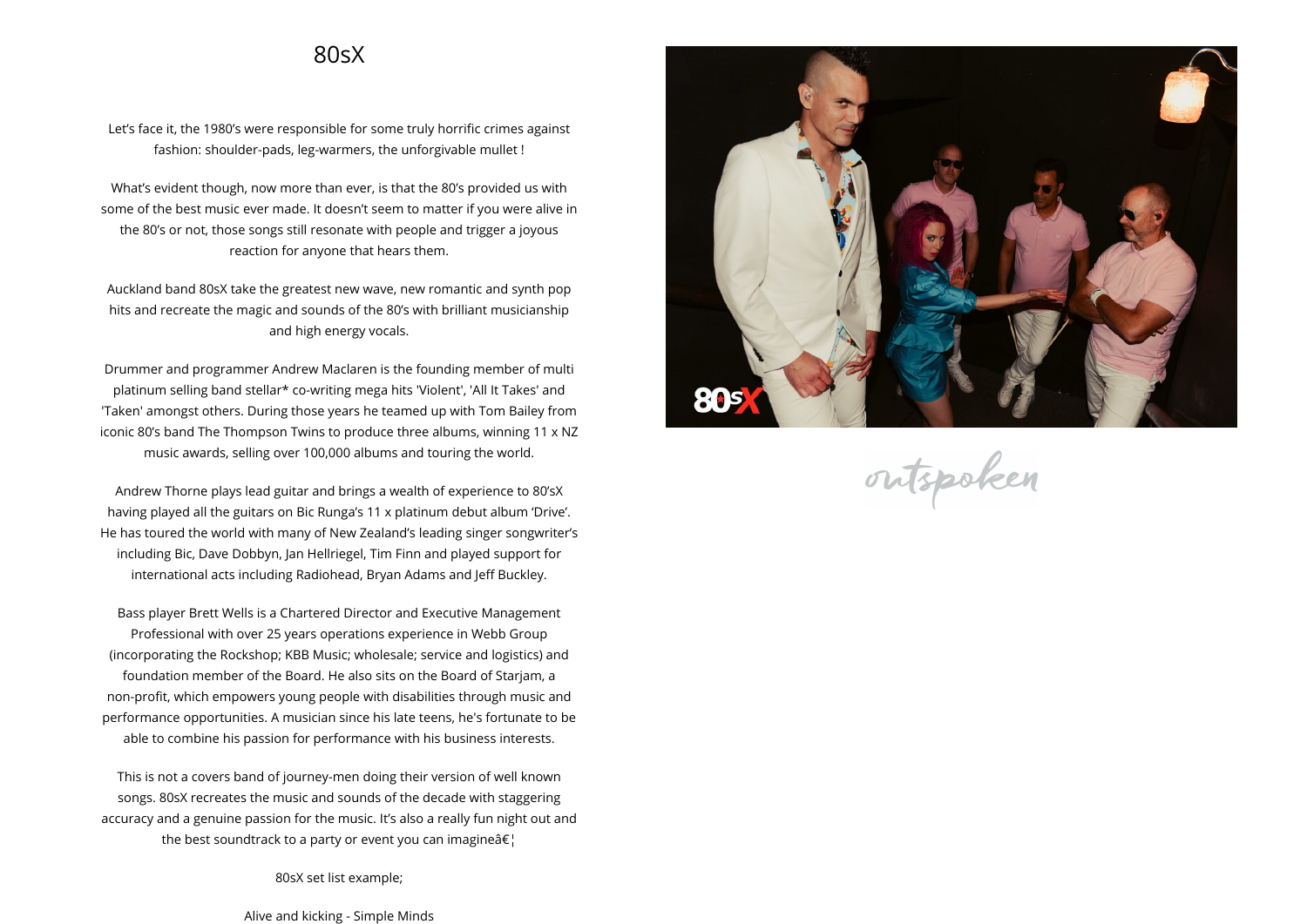**Beds are burning - Midnight Oil Bette Davis eyes - Kim Carnes Brass in pocket - The Pretenders Burning down the house - Talking Heads Call me – Blondie Come On Eileen - Dexy's Midnight Runners Cars - Gary Numan Dancehall days - Wang Chung Do you really want to hurt me - Boy George Everybody wants to rule the world - Tears For fears Fade to grey – Visage Forget about me - Simple Minds Funky town - Pseudo echo Get enoug<sup>h</sup> - Depeche Mode Get Into The Groove – Madonna Girls Just Want To Have Fun - Cindy Lauper Girls on film - Duran Duran Gold - Spandau Ballet Great southern land – Icehouse Heaven on earth - Belinda Carlisle Hold me now - Thompson Twins Hot in the city - Billy Idol Hungry like the wolf - Duran Duran I'm Your Man – Wham I ran - Flock Of Seagulls It's my life - Talk Talk Keep me hanging on - Kim Wilde Kids in America - Kim Wilde Let's dance - David Bowie Let's go - The Cars Love is <sup>a</sup> battlefield - Pat Benetar Material girl – MadonnaNeed You Tonight – INXS Original sin – INXS Our house – Madness Pride - U2Poison arrow – ABC Power Of love - Huey Lewis And The News Radio Gaga – QueenRebel yell - Billy Idol Relax - Frankie Goes To HollywoodRock the casbah - The Clash Safety dance - Men Without Hats Send me an ange<sup>l</sup> - Real Life**